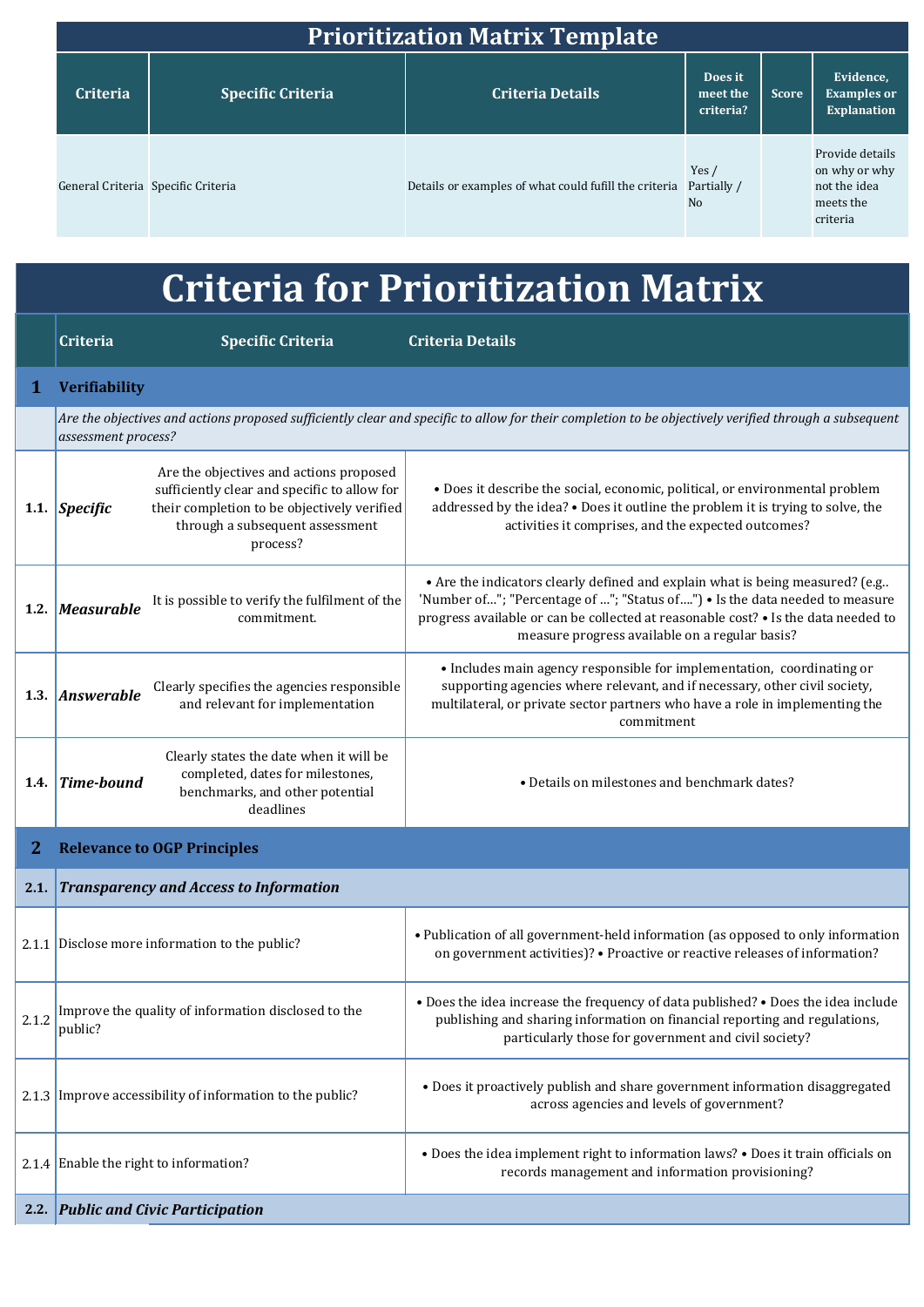|       | Does the idea create or improve opportunities, or<br>2.2.1 capabilities for the public to inform or influence<br>decisions?                                                                      | • Does it create more opportunities for citizens to use information, monitor<br>systems and provide feedback . Protocols established to ensure incorporation of<br>feedback? • Spaces and platforms for dialogue and co-creation with civil society? •<br>Commits to publishing ALL written contributions (e.g. consultation responses)? .<br>Variety of government and non-government actors (e.g. citizens, civil society<br>organisations, government departments, subnational governments, parliament,<br>academics, private sector, etc.) is increased for more diversity in viewpoints in<br>decision making? • Initiative uses range of channels commonly used by citizens,<br>civil society and other stakeholders, including traditional and new media (e.g.<br>newspapers, television, radio, email, Facebook, Twitter, YouTube, WhatsApp, Slack,<br>etc.) to engage with civil society? • Commitment to regular coordination with civil<br>society? |  |  |  |  |
|-------|--------------------------------------------------------------------------------------------------------------------------------------------------------------------------------------------------|----------------------------------------------------------------------------------------------------------------------------------------------------------------------------------------------------------------------------------------------------------------------------------------------------------------------------------------------------------------------------------------------------------------------------------------------------------------------------------------------------------------------------------------------------------------------------------------------------------------------------------------------------------------------------------------------------------------------------------------------------------------------------------------------------------------------------------------------------------------------------------------------------------------------------------------------------------------|--|--|--|--|
| 2.2.2 | Does the idea create or improve the enabling<br>environment for civil society?                                                                                                                   | • Does the idea limit or eliminate restrictions that make it challenging to establish a<br>new organization, especially for those working on sensitive issues? • Publish and<br>share information on financial reporting and regulations . Does the idea ease<br>requirements on registration and access to funding for civil society organizations?                                                                                                                                                                                                                                                                                                                                                                                                                                                                                                                                                                                                           |  |  |  |  |
|       | 2.3. Public Accountability                                                                                                                                                                       |                                                                                                                                                                                                                                                                                                                                                                                                                                                                                                                                                                                                                                                                                                                                                                                                                                                                                                                                                                |  |  |  |  |
|       | Does the idea create or improve rules, regulations, and<br>2.3.1 mechanisms to publicly hold government officials<br>answerable to their actions?                                                | • There are rules, regulations, & mechanisms in place that call upon government<br>actors to justify their actions, act upon criticisms or requirements made of them, &<br>accept responsibility for failure to perform with respect to laws or commitments.                                                                                                                                                                                                                                                                                                                                                                                                                                                                                                                                                                                                                                                                                                   |  |  |  |  |
| 2.3.2 | Does the idea make the government accountable to the<br>public and not solely to internal systems?                                                                                               | • Are there mechanisms that facilitate accountability from independent entities?                                                                                                                                                                                                                                                                                                                                                                                                                                                                                                                                                                                                                                                                                                                                                                                                                                                                               |  |  |  |  |
| 2.4.  |                                                                                                                                                                                                  | <b>Technology &amp; Innovation for Transparency and Accountability</b>                                                                                                                                                                                                                                                                                                                                                                                                                                                                                                                                                                                                                                                                                                                                                                                                                                                                                         |  |  |  |  |
|       | Governments embrace the importance of providing citizens with open access to technology, the role of new technologies in driving innovation, and<br>the many benefits of increasing its capacity |                                                                                                                                                                                                                                                                                                                                                                                                                                                                                                                                                                                                                                                                                                                                                                                                                                                                                                                                                                |  |  |  |  |
| 2.4.1 | Will technological innovation be used in conjunction with one of the other three OGP values to advance either transparency or accountability?                                                    |                                                                                                                                                                                                                                                                                                                                                                                                                                                                                                                                                                                                                                                                                                                                                                                                                                                                                                                                                                |  |  |  |  |
| 3     | <b>Potential Impact</b>                                                                                                                                                                          |                                                                                                                                                                                                                                                                                                                                                                                                                                                                                                                                                                                                                                                                                                                                                                                                                                                                                                                                                                |  |  |  |  |
| 3.1.  | Scale and ambition of change that can be enabled by the idea                                                                                                                                     |                                                                                                                                                                                                                                                                                                                                                                                                                                                                                                                                                                                                                                                                                                                                                                                                                                                                                                                                                                |  |  |  |  |
| 3.1.1 | Does the idea identify and address a relevant problem                                                                                                                                            | . What is the social, economic, political, or environmental problem the idea is<br>addressing?                                                                                                                                                                                                                                                                                                                                                                                                                                                                                                                                                                                                                                                                                                                                                                                                                                                                 |  |  |  |  |
| 3.1.2 | Does the idea establish the baseline of the problem and<br>set out a realistic goal for change?                                                                                                  | • What is the status quo at the outset of the action plan                                                                                                                                                                                                                                                                                                                                                                                                                                                                                                                                                                                                                                                                                                                                                                                                                                                                                                      |  |  |  |  |
|       | 3.1.3 What is the estimated impact of the idea?                                                                                                                                                  | • Assess the degree to which the commitment, if implemented, would impact<br>performance and tackle the problem                                                                                                                                                                                                                                                                                                                                                                                                                                                                                                                                                                                                                                                                                                                                                                                                                                                |  |  |  |  |
| 4     | <b>Public Participation and Civil Society Engagement</b>                                                                                                                                         |                                                                                                                                                                                                                                                                                                                                                                                                                                                                                                                                                                                                                                                                                                                                                                                                                                                                                                                                                                |  |  |  |  |
| 4.1.  | <b>Engagement with Public and CSOs</b>                                                                                                                                                           |                                                                                                                                                                                                                                                                                                                                                                                                                                                                                                                                                                                                                                                                                                                                                                                                                                                                                                                                                                |  |  |  |  |
| 4.1.1 | Is civil society involved in the implementation of the<br>idea?                                                                                                                                  | • What CSOs will participate?                                                                                                                                                                                                                                                                                                                                                                                                                                                                                                                                                                                                                                                                                                                                                                                                                                                                                                                                  |  |  |  |  |
| 4.1.2 | Does civil society take on a leadership role in<br>implementing the idea?                                                                                                                        | . What CSOs will be partners on the implementation of the idea? . What role will<br>the CSOs partners have?                                                                                                                                                                                                                                                                                                                                                                                                                                                                                                                                                                                                                                                                                                                                                                                                                                                    |  |  |  |  |
| 4.1.3 | developing the idea?                                                                                                                                                                             | To what extent did citizens and civil society participate in $\cdot$ Was the idea proposed by an CSO or citizen? $\cdot$ Did an CSO or citizen develop the<br>idea further?                                                                                                                                                                                                                                                                                                                                                                                                                                                                                                                                                                                                                                                                                                                                                                                    |  |  |  |  |
| 4.2.  | <b>Diversity of participants</b>                                                                                                                                                                 |                                                                                                                                                                                                                                                                                                                                                                                                                                                                                                                                                                                                                                                                                                                                                                                                                                                                                                                                                                |  |  |  |  |
| 4.2.1 | Do the organizations designing the idea represent a diverse array of viewpoints?                                                                                                                 |                                                                                                                                                                                                                                                                                                                                                                                                                                                                                                                                                                                                                                                                                                                                                                                                                                                                                                                                                                |  |  |  |  |

Ē,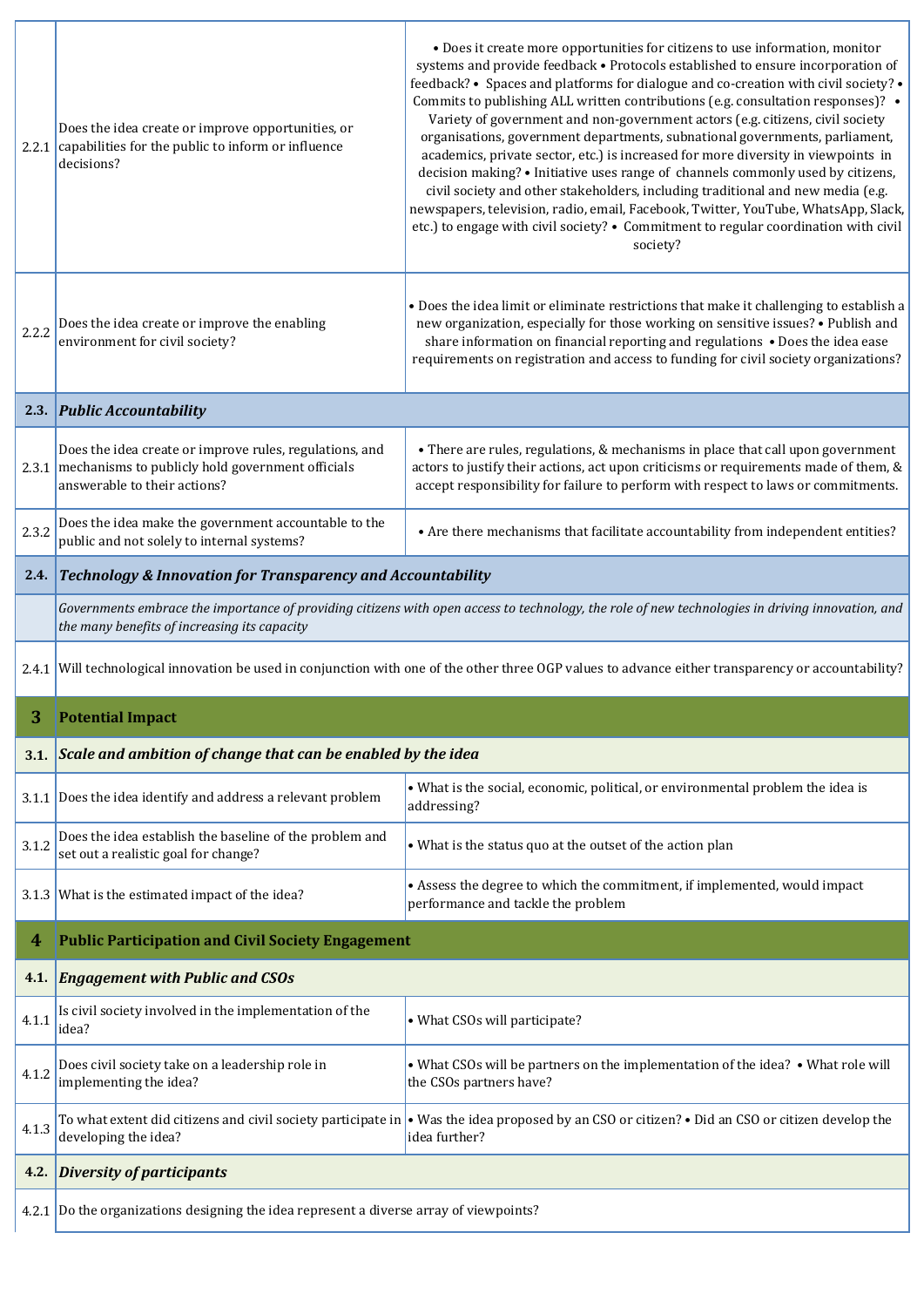|        | 4.2.2 Is there diversity in the size of organizations, types of organizations and organization objectives? |                                                                                                                  |  |  |  |  |
|--------|------------------------------------------------------------------------------------------------------------|------------------------------------------------------------------------------------------------------------------|--|--|--|--|
| 4.3.   | <b>Opportunities for Responses</b>                                                                         |                                                                                                                  |  |  |  |  |
|        | 4.3.1 Can participants provide general recommendations and feedback on the idea?                           |                                                                                                                  |  |  |  |  |
|        | 4.3.2 Can participants provide feedback anonymously on sensitive topics?                                   |                                                                                                                  |  |  |  |  |
| 5      | Feasibility                                                                                                |                                                                                                                  |  |  |  |  |
| 5.1.   | <b>Technical Feasibility</b>                                                                               |                                                                                                                  |  |  |  |  |
| 5.1.1  | Do existing agencies and CSOs have the expertise<br>required to implement this idea?                       | • What expertise is required from the government agencies? • What expertise is<br>required from partnering CSOs? |  |  |  |  |
|        | 5.1.2 Is additional expertise or technical support required?                                               | • What additional expertise is required?                                                                         |  |  |  |  |
|        | 5.2. Potential for Securing Resources for Implementation                                                   |                                                                                                                  |  |  |  |  |
| 5.2.1  | What is the scale of the financial resources required for<br>the project?                                  | • Can the costs and needs of the project be spread out over time?                                                |  |  |  |  |
|        | 5.2.2 What resources are available for the idea?                                                           | • Under what ministries, projects, international donors may these funds be<br>available?                         |  |  |  |  |
|        | 5.2.3. What additional resources are required?                                                             | • Where can these resources be potentially sourced from?                                                         |  |  |  |  |
| 5.2.4. | What is the likelyhood of obtaining the full financial<br>resources required for implementation?           |                                                                                                                  |  |  |  |  |
| 5.3.   | <b>Political Feasibility</b>                                                                               |                                                                                                                  |  |  |  |  |
| 5.3.1  | Is the legislative framework sufficient to support the<br>idea?                                            | • Is additional legislation or are additional policies required?                                                 |  |  |  |  |
| 5.3.2  | Are there any special interest groups, political parties or<br>CSOs that will object to the idea?          |                                                                                                                  |  |  |  |  |
| 6      | <b>Alignment with Local, National and International Priorities</b>                                         |                                                                                                                  |  |  |  |  |
| 6.1.   | <b>Local or National Strategies or Priorities</b>                                                          |                                                                                                                  |  |  |  |  |
|        | 6.1.1 National Strategy for Development & Integration (NDSI)                                               |                                                                                                                  |  |  |  |  |
|        | 6.1.2 Any other relevant strategy                                                                          |                                                                                                                  |  |  |  |  |
| 6.2.   | <b>International Strategies or Priorities</b>                                                              |                                                                                                                  |  |  |  |  |
|        | 6.2.1 Sustainable Development Goals                                                                        |                                                                                                                  |  |  |  |  |
|        | 6.2.2 Any other relevant strategy                                                                          |                                                                                                                  |  |  |  |  |
|        | <b>Other Aspects</b>                                                                                       |                                                                                                                  |  |  |  |  |
| 7.1.   | Other Advantages                                                                                           |                                                                                                                  |  |  |  |  |
| 7.1.1  |                                                                                                            |                                                                                                                  |  |  |  |  |
| 7.2.   | <b>Other Disadvantages</b>                                                                                 |                                                                                                                  |  |  |  |  |
| 7.2.1  |                                                                                                            |                                                                                                                  |  |  |  |  |
| 7.3.   | <b>Identify Main Challenges to Implementation/Success</b>                                                  |                                                                                                                  |  |  |  |  |
| 7.3.1  |                                                                                                            |                                                                                                                  |  |  |  |  |
| 7.4.   | <b>Potential Trade-offs</b>                                                                                |                                                                                                                  |  |  |  |  |
| 7.4.1  |                                                                                                            |                                                                                                                  |  |  |  |  |